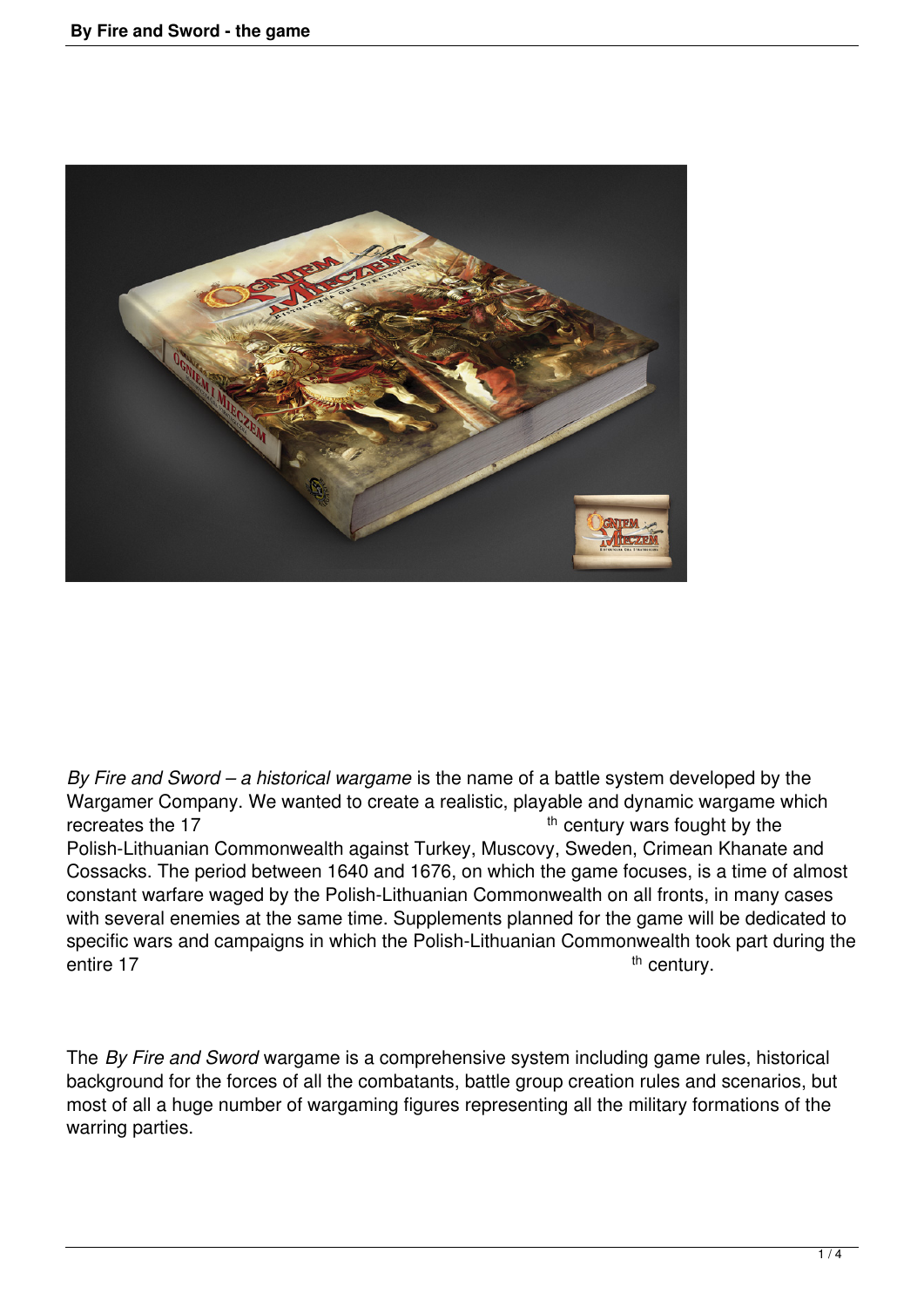## **Game rules**

Game rules allow to recreate the behavior various military formations on a battlefield in a dynamic and realistic way – be it the thundering charges of Polish winged hussars, the fire-breathing squares of Swedish infantry, the flying units of Tatars or the stubborn monoliths of Muscovite *streltsy*. The rules system allows for the use of a variety of tactics, formations and ways of warfare used during the 17  $th$  century and takes into account the differences in training, arms, armor and morale of the various types of units. We have placed particular emphasis on the issue of command on the battlefield and its effectiveness in various armies.

Depending on the experience of gamers and number of available figures, as well as time and space for the game, *By Fire and Sword* battles can be played on 4 different levels. The choice of the game level influences the available units for the gamer's force. The basic level of the game – called "The Foray" – is a short skirmish, completed in less than an hour. The highest level – called "The Field Army" enables recreating huge and truly epic battles.

*By Fire and Sword* includes a unique scenario creation system allowing for realistic recreation of historical battles, as well as balanced rules for gaming "What if…" scenarios.

For the creation of the rules we used a wide array of historical sources, the consultations of historians, own research and hands-on experience with 17<sup>th</sup> century arms and armor.

## **Figures**

From a modeller's point of view the system will surely provide gamers with a huge range of figures for all the units of the armies of countries engaged in military operations. The Gaming figures are made of metal in the 15mm scale (figures are 15mm tall from base to eyes). We have made every effort so the figures are historically correct and true to every represented formation. In order to achieve this, just like in the case of rules, we conducted comprehensive research based on historical sources, supported by experts on  $17<sup>th</sup>$  century military history, whose expertise helped us in many cases.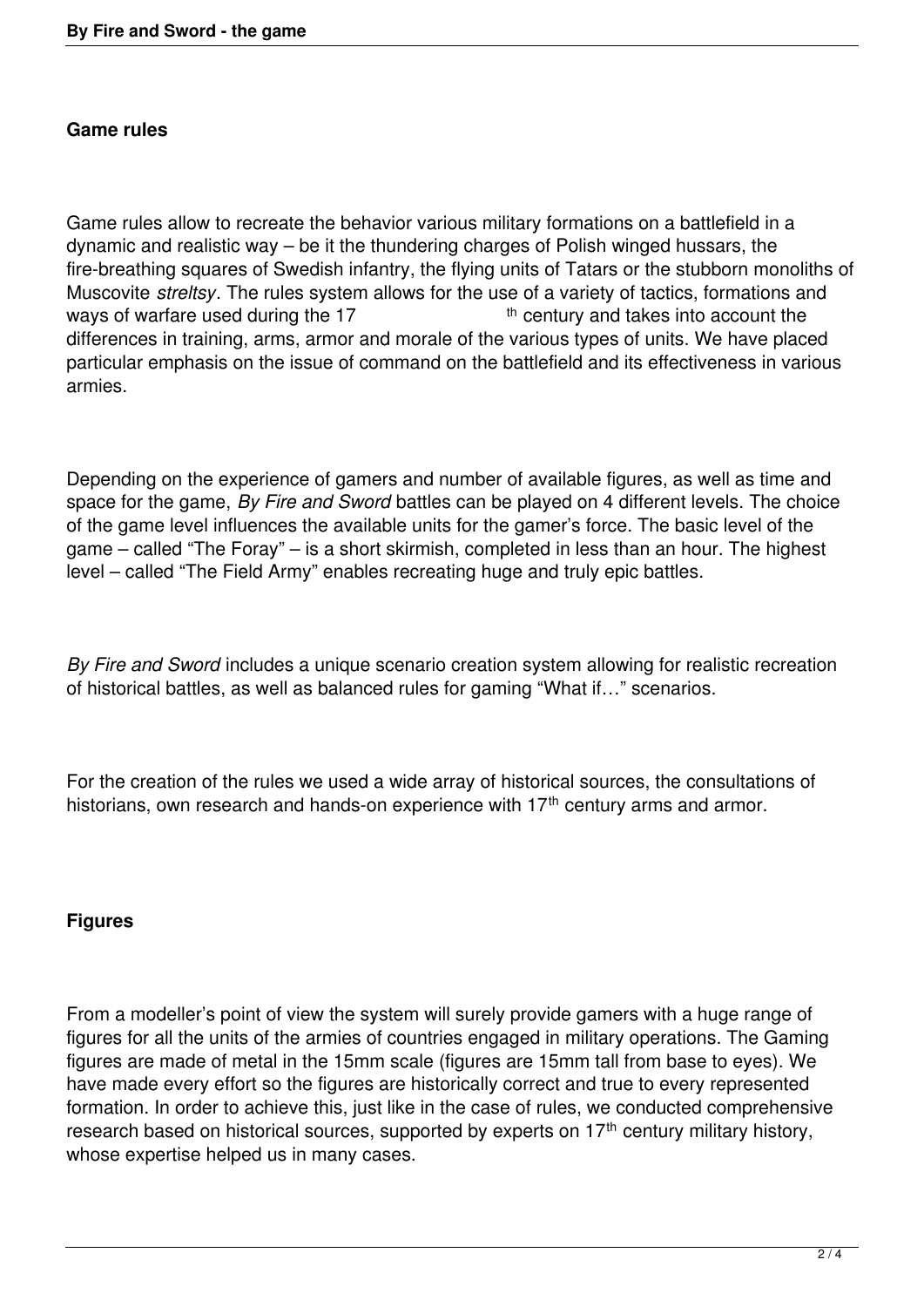Models of buildings, fortifications and scenery are made in an appropriate scale and are elements of the game. Models of buildings were designed according to drawings from the period and later descriptions.

Sets of banners were designed according to preserved original specimens, drawings from the period, source descriptions and other historical sources supplement the range of figures.

The last element of the system are gadgets – markers and dice – made in the style of the period.

## **Scale of the game**

One thing we tried to remember during the creation of the game, was that wargaming is most of all, good fun. For this reason the information on scale of the game given below should be considered as an approximation. Our aim was to design a historical wargame which would foremost be fun to play. This means that our priority was to make *By Fire and Sword* easy to learn, for people new to wargaming, as well as interesting and dynamic for experienced games. In situations where a choice had to be made between extreme historical realism and "playability", the decision was made in favor of a gamer's and not a historian's point of view.

Time scale: One turn is about 10-15 minutes of real time.

Figure and unit scale: 1 figure resembles 15-18 real soldiers. This means that an average *bann er* of Polish horse will number 9 figures grouped on 3 bases (about 120 -150 soldiers in reality).

If you want to play bigger games 1 figure should be counted as 50 men, this will allow to treat one base with three figures as a full *banner* of cavalry.